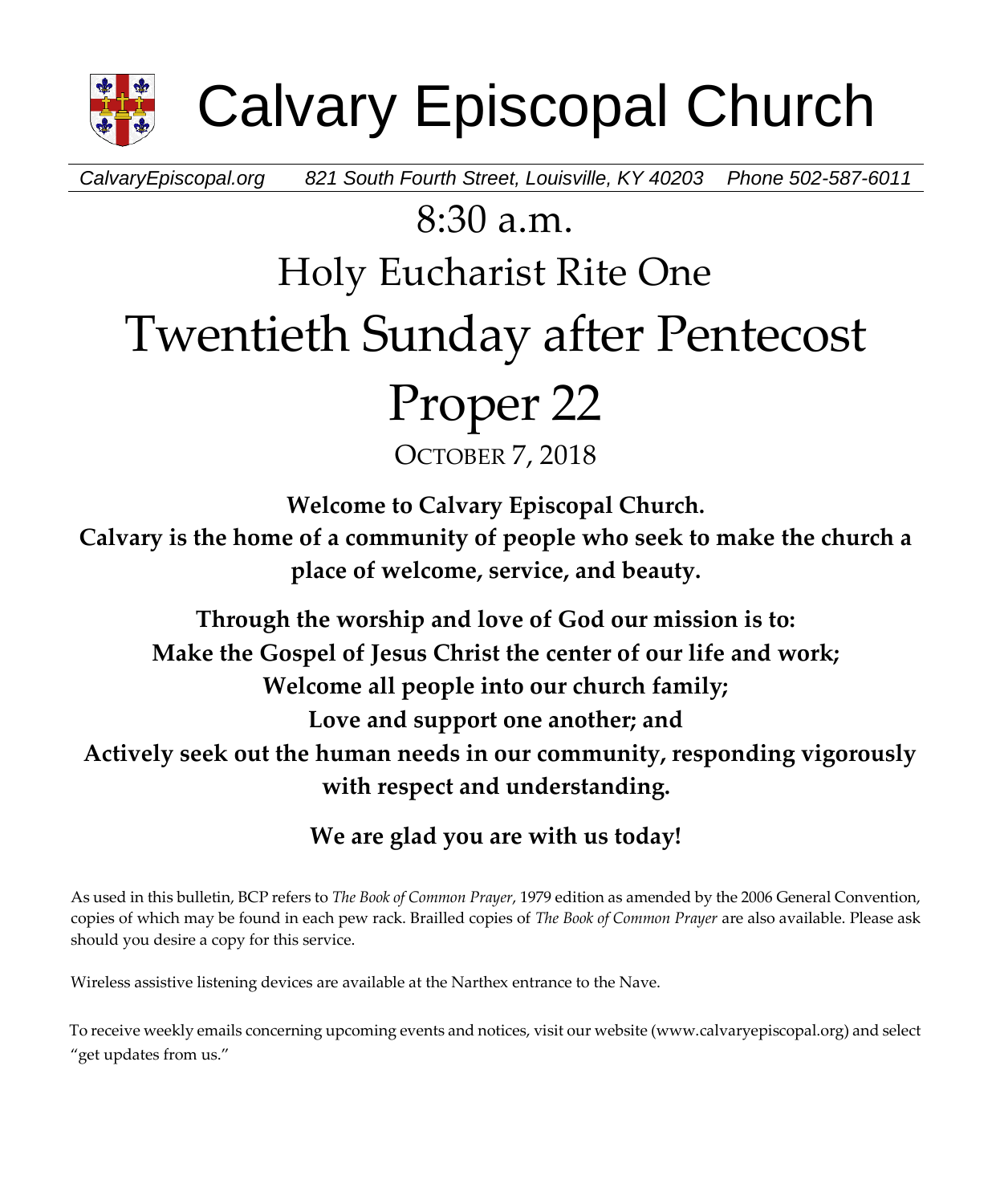#### **Prelude** *Largo (Sonata V), BWV 529* Johann Sebastian Bach (1685-1750

### **The Word of God** *BCP 323*

*All standing, the Celebrant says*

Blessed be God: Father, Son, and Holy Spirit. *People And blessed be his kingdom, now and for ever. Amen.*

*The Celebrant continues*

Almighty God, unto whom all hearts are open, all desires known, and from whom no secrets are hid: Cleanse the thoughts of our hearts by the inspiration of thy Holy Spirit, that we may perfectly love thee, and worthily magnify thy holy Name; through Christ our Lord. *Amen*.

Hear what our Lord Jesus Christ saith: Thou shalt love the Lord thy God with all thy heart, and with all thy soul, and with all thy mind. This is the first and great commandment. And the second is like unto it: Thou shalt love thy neighbor as thyself. On these two commandments hang all the Law and the Prophets.

### **Gloria in Excelsis** *BCP 324*

Glory be to God on high, and on earth peace, good will towards men. We praise thee, we bless thee, we worship thee, we glorify thee, we give thanks to thee for thy great glory, O Lord God, heavenly King, God the Father Almighty. O Lord, the only-begotten Son, Jesus Christ; O Lord God, Lamb of God, Son of the Father, that takest away the sins of the world, have mercy upon us. Thou that takest away the sins of the world, receive our prayer. Thou that sittest at the right hand of God the Father, have mercy upon us.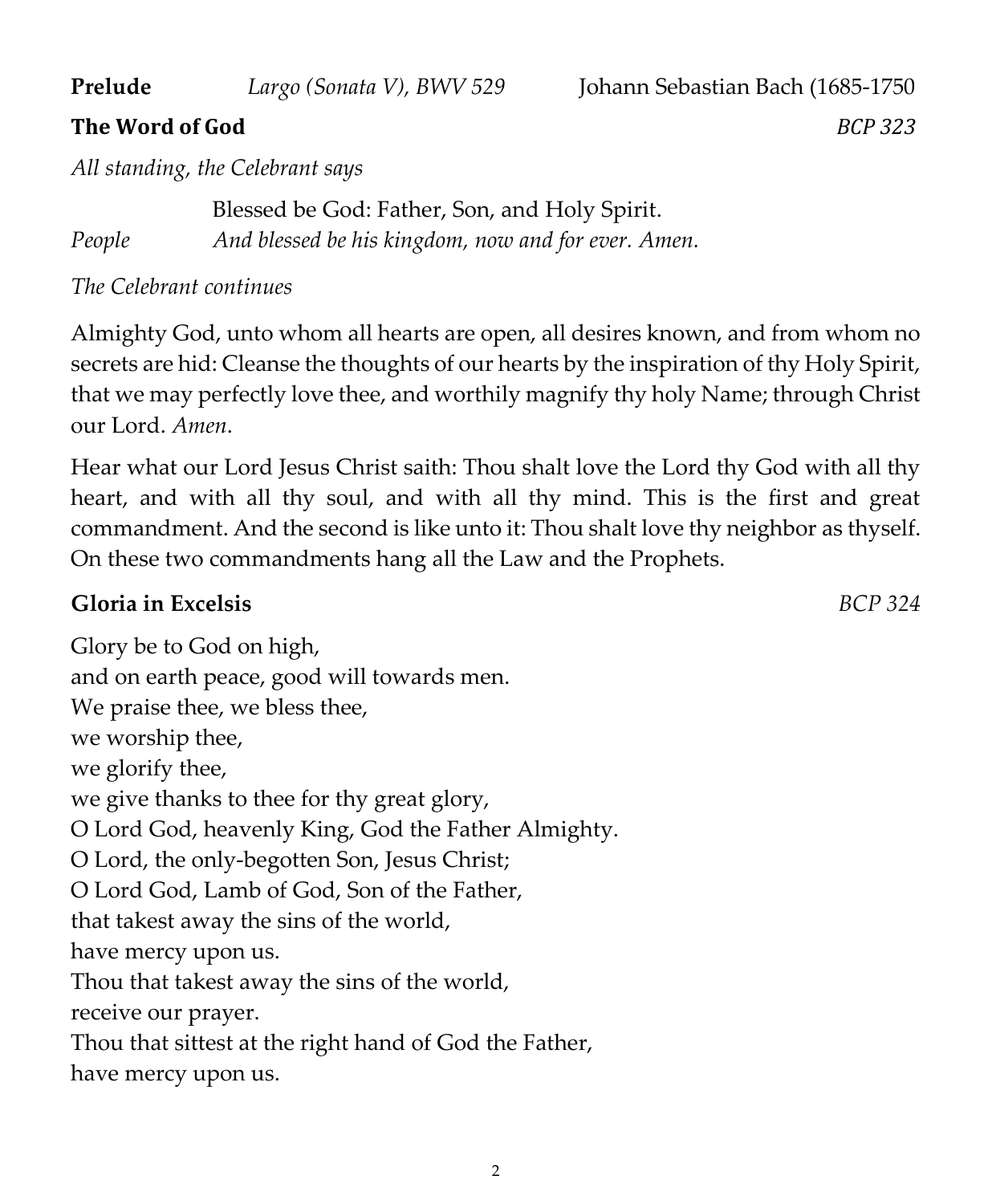For thou only art holy; thou only art the Lord; thou only, O Christ, with the Holy Ghost, art most high in the glory of God the Father. Amen.

### **The Collect of the Day** *BCP 182*

| Celebrant | The Lord be with you. |
|-----------|-----------------------|
| People    | And with thy spirit.  |
| Celebrant | Let us pray.          |

Almighty and everlasting God, who art always more ready to hear than we to pray, and art wont to give more than either we desire or deserve: Pour down upon us the abundance of thy mercy, forgiving us those things whereof our conscience is afraid, and giving us those good things which we are not worthy to ask, but through the merits and mediation of Jesus Christ thy Son our Lord; who liveth and reigneth with thee and the Holy Spirit, one God, for ever and ever. *Amen*.

*Please be seated.*

A Reading from the Letter to the Hebrews.

Long ago God spoke to our ancestors in many and various ways by the prophets, but in these last days he has spoken to us by a Son, whom he appointed heir of all things, through whom he also created the worlds. He is the reflection of God's glory and the exact imprint of God's very being, and he sustains all things by his powerful word. When he had made purification for sins, he sat down at the right hand of the Majesty on high, having become as much superior to angels as the name he has inherited is more excellent than theirs. Now God did not subject the coming world, about which we are speaking, to angels. But someone has testified somewhere, "What are human beings that you are mindful of them, or mortals, that you care for them? You have made them for a little while lower than the angels; you have crowned them with glory and honor, subjecting all things under their feet." Now in subjecting all things to them, God left nothing outside their control. As it is, we do not yet see everything in subjection to them, but we do see Jesus, who for a little while was made lower than

3

**First Reading** Hebrews 1:1-4; 2:5-12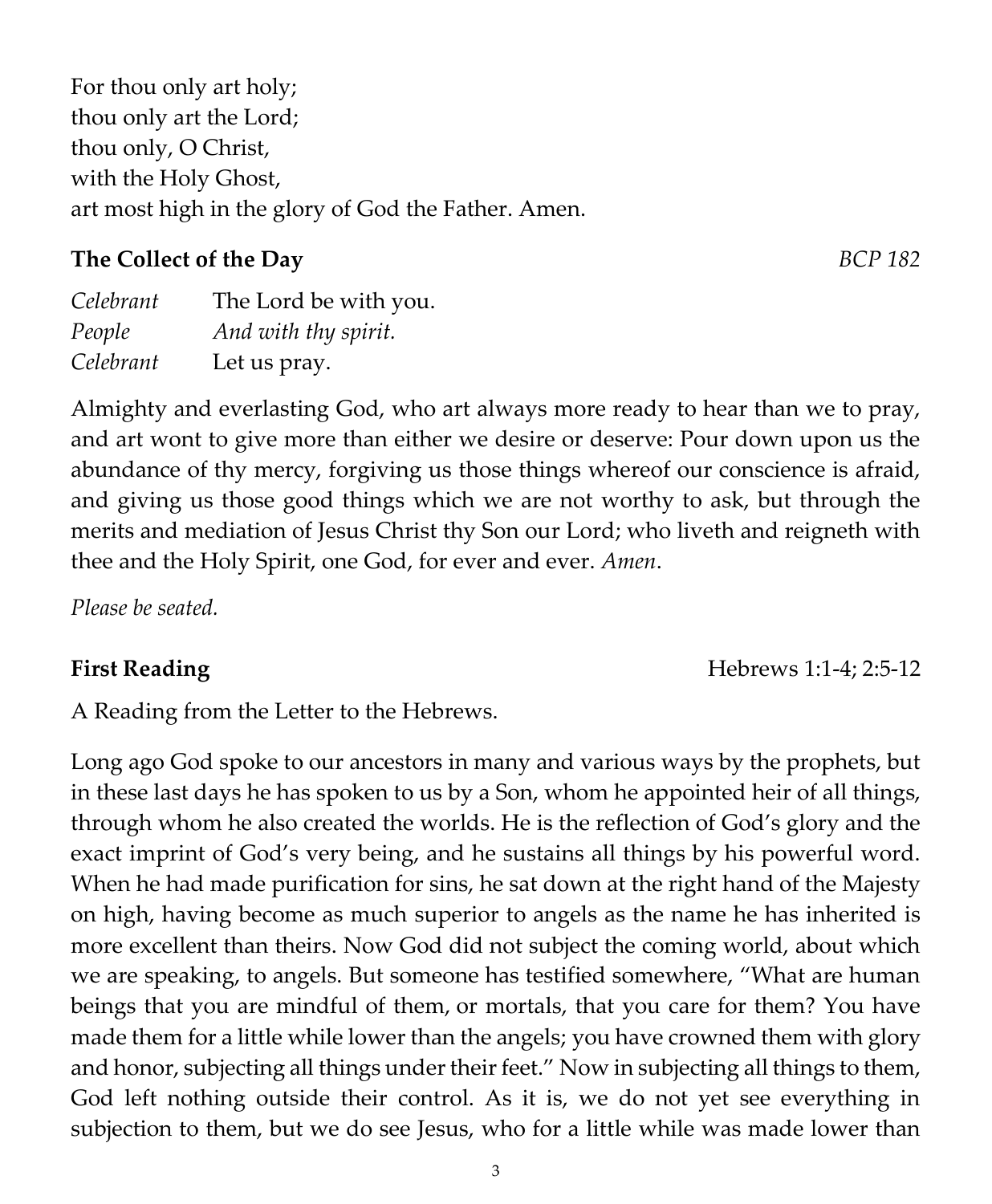the angels, now crowned with glory and honor because of the suffering of death, so that by the grace of God he might taste death for everyone. It was fitting that God, for whom and through whom all things exist, in bringing many children to glory, should make the pioneer of their salvation perfect through sufferings. For the one who sanctifies and those who are sanctified all have one Father. For this reason Jesus is not ashamed to call them brothers and sisters, saying, "I will proclaim your name to my brothers and sisters, in the midst of the congregation I will praise you."

*Reader* The Word of the Lord. *People* Thanks be to God.

#### **Psalm 8** *Domine, Dominus noster BCP 592*

- 1 O LORD our Governor, \* how exalted is your Name in all the world!
- 2 Out of the mouths of infants and children \* your majesty is praised above the heavens.
- 3 You have set up a stronghold against your adversaries, \* to quell the enemy and the avenger.
- 4 When I consider your heavens, the work of your fingers, \* the moon and the stars you have set in their courses,
- 5 What is man that you should be mindful of him? \* the son of man that you should seek him out?
- 6 You have made him but little lower than the angels; \* you adorn him with glory and honor;
- 7 You give him mastery over the works of your hands; \* you put all things under his feet:
- 8 All sheep and oxen, \*

even the wild beasts of the field,

- 9 The birds of the air, the fish of the sea, \* and whatsoever walks in the paths of the sea.
- 10 O LORD our Governor, \* how exalted is your Name in all the world!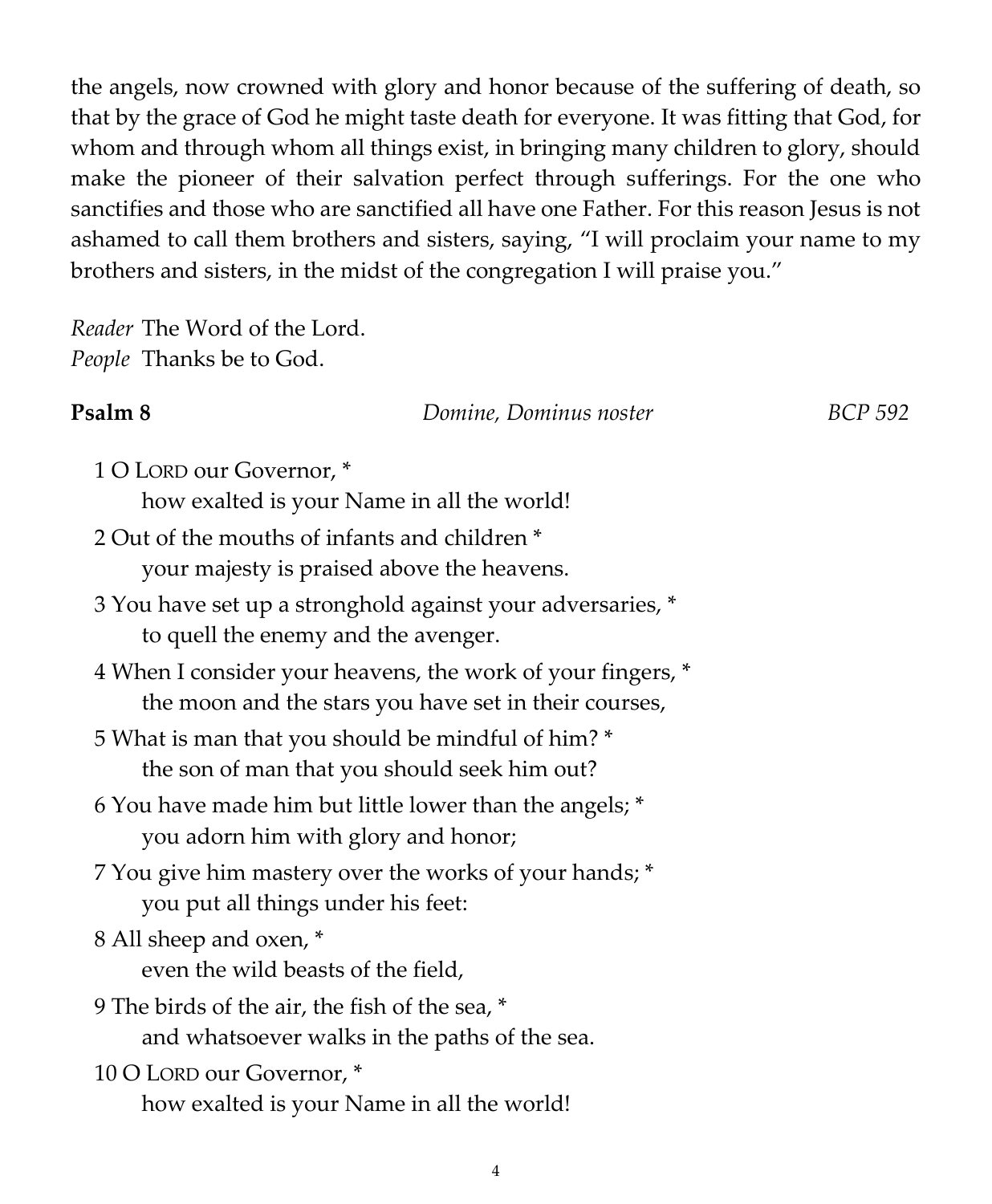*Please stand.*

#### **The Holy Gospel** Mark 10:2-16

*Gospeler* The Holy Gospel of our Lord Jesus Christ according to Mark. *People* Glory be to thee, O Lord.

Some Pharisees came, and to test Jesus they asked, "Is it lawful for a man to divorce his wife?" He answered them, "What did Moses command you?" They said, "Moses allowed a man to write a certificate of dismissal and to divorce her." But Jesus said to them, "Because of your hardness of heart he wrote this commandment for you. But from the beginning of creation, 'God made them male and female.' 'For this reason a man shall leave his father and mother and be joined to his wife, and the two shall become one flesh.' So they are no longer two, but one flesh. Therefore what God has joined together, let no one separate." Then in the house the disciples asked him again about this matter. He said to them, "Whoever divorces his wife and marries another commits adultery against her; and if she divorces her husband and marries another, she commits adultery." People were bringing little children to him in order that he might touch them; and the disciples spoke sternly to them. But when Jesus saw this, he was indignant and said to them, "Let the little children come to me; do not stop them; for it is to such as these that the kingdom of God belongs. Truly I tell you, whoever does not receive the kingdom of God as a little child will never enter it." And he took them up in his arms, laid his hands on them, and blessed them.

| Gospeler | The Gospel of the Lord.      |
|----------|------------------------------|
| People   | Praise be to thee, O Christ. |

**The Nicene Creed** *BCP 327 All stand.*

I believe in one God, the Father Almighty, maker of heaven and earth, and of all things visible and invisible;

And in one Lord Jesus Christ, the only-begotten Son of God,

**The Sermon** The Rev. John G. Allen, Jr.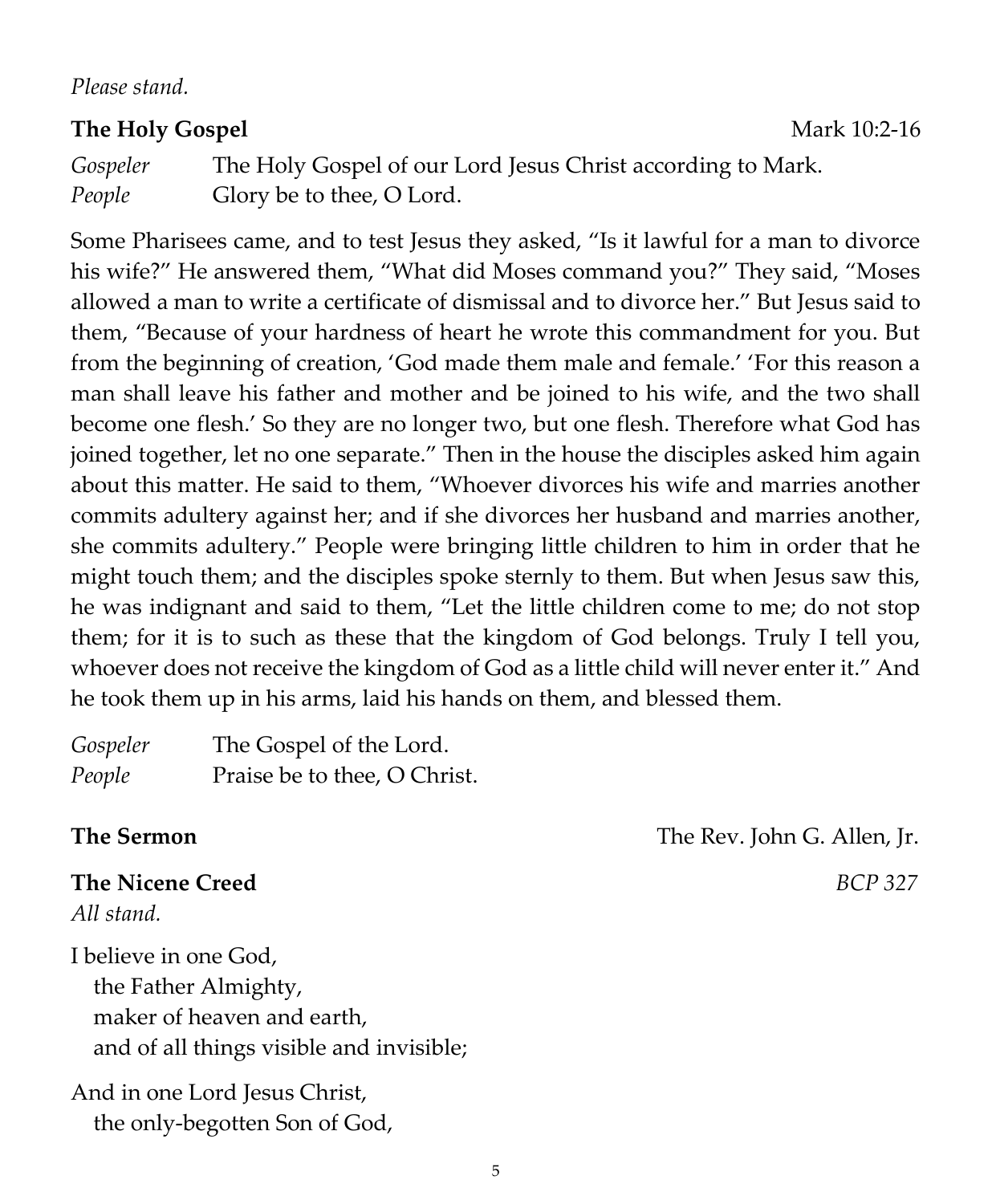begotten of his Father before all worlds, God of God, Light of Light, very God of very God, begotten, not made, being of one substance with the Father; by whom all things were made; who for us men and for our salvation came down from heaven, and was incarnate by the Holy Ghost of the Virgin Mary, and was made man; and was crucified also for us under Pontius Pilate; he suffered and was buried; and the third day he rose again according to the Scriptures, and ascended into heaven, and sitteth on the right hand of the Father; and he shall come again, with glory, to judge both the quick and the dead; whose kingdom shall have no end. And I believe in the Holy Ghost the Lord, and Giver of Life, who proceedeth from the Father and the Son; who with the Father and the Son together is worshiped and glorified; who spake by the Prophets. And I believe one holy Catholic and Apostolic Church; I acknowledge one Baptism for the remission of sins; and I look for the resurrection of the dead,

and the life of the world to come. Amen.

**The Prayers of the People** *Form III (conformed), BCP 387*

*Please kneel as able.*

*The Intercessor says:*

Father, we pray for The Episcopal Church, and for Parish Health Ministries and Norton Healthcare, Buckner.

*That we all may be one.*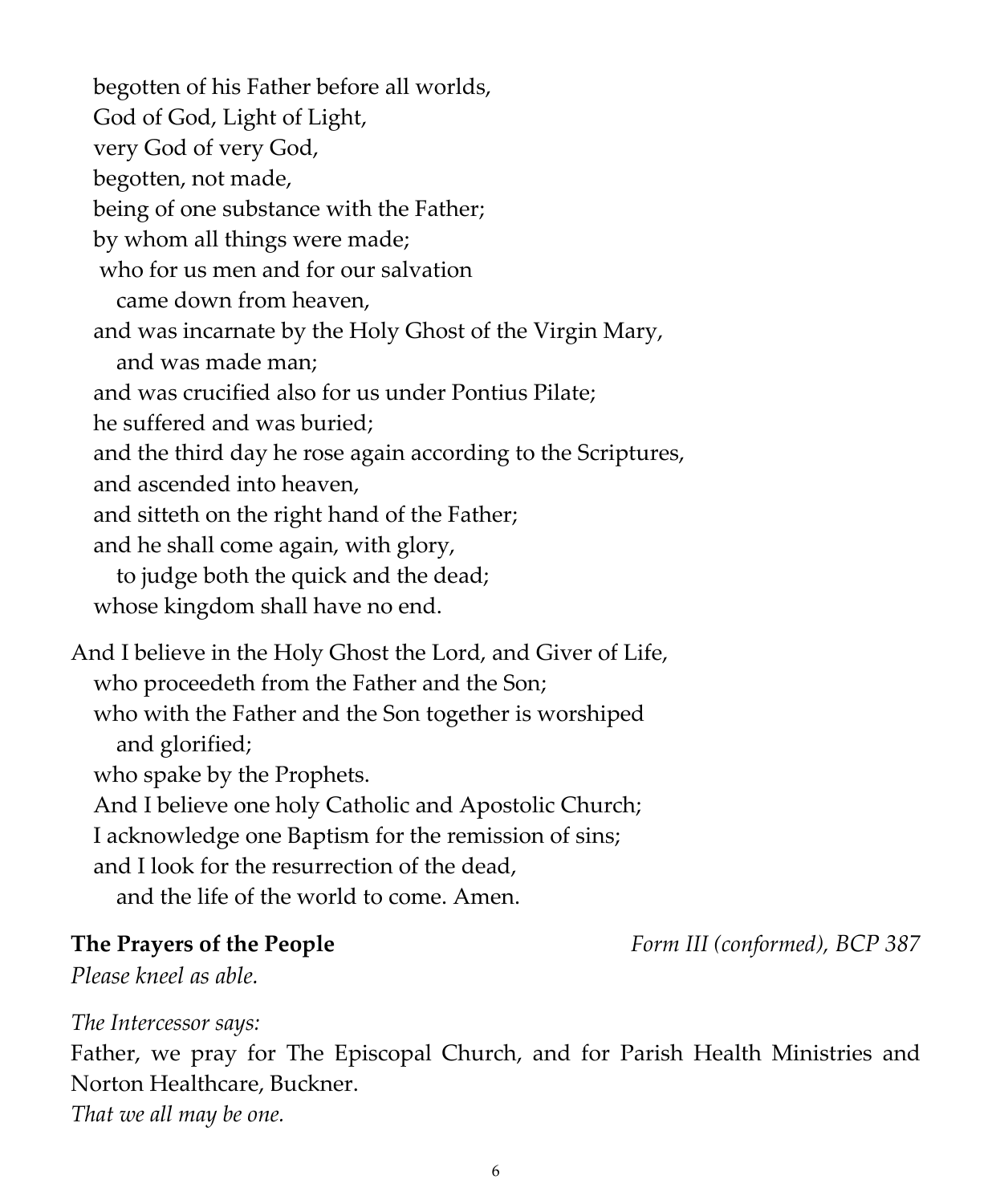Grant that our staff, our vestry, and every member of the Church may truly and humbly serve thee;

*That thy Name may be glorified by all people.*

We pray for Justin, Archbishop of Canterbury; Michael, our Presiding Bishop; Terry, our Bishop; John, our Priest; and for all bishops, priests, and deacons; *That they may be faithful ministers of thy Word and Sacraments.*

We pray for Donald, our President; Matthew and Eric, our Governors; Greg, our Mayor; and for all who govern and hold authority in the nations of the world; *That there may be justice and peace on the earth.*

We pray for the Calvary Rector search process and for the search committee. Open our eyes to perceive what is gracious, and grant us the courage to pursue thy mission. *Look graciously on thy Church, and so guide the minds of those who shall choose a rector for this parish, that we may receive a faithful pastor who will care for thy people and equip us for our ministries*.

We commend to thy gracious care and keeping the men and women of our armed forces and others in the service of our government at home and abroad; *Defend them day by day with thy heavenly grace; and grant them a sense of thine abiding presence wherever they may be.*

Give us grace to do thy will in all that we undertake; *That our works may find favor in thy sight.*

Have compassion on all Christians who suffer persecution; our guests of the food and clothing ministry; those affected by war, disaster, and tragedy throughout the world; our homeless friends; and on June, Isabella, Robert, Tom, Bill, JJ, Lou, Cindy, Debi, Jeff, Becky, Raymond, Helen, Alan, Thomas, Ed, Jim, the Kolb family, Connie, Dan, Kristy, Michael, Robbie, Gleada, Dodd, Bonnie, Lucia, and all those who suffer from any grief or trouble;

*That they may be delivered from their distress.*

Give to Elena Frances Lewis, and to all the departed eternal rest; *Let light perpetual shine upon them.*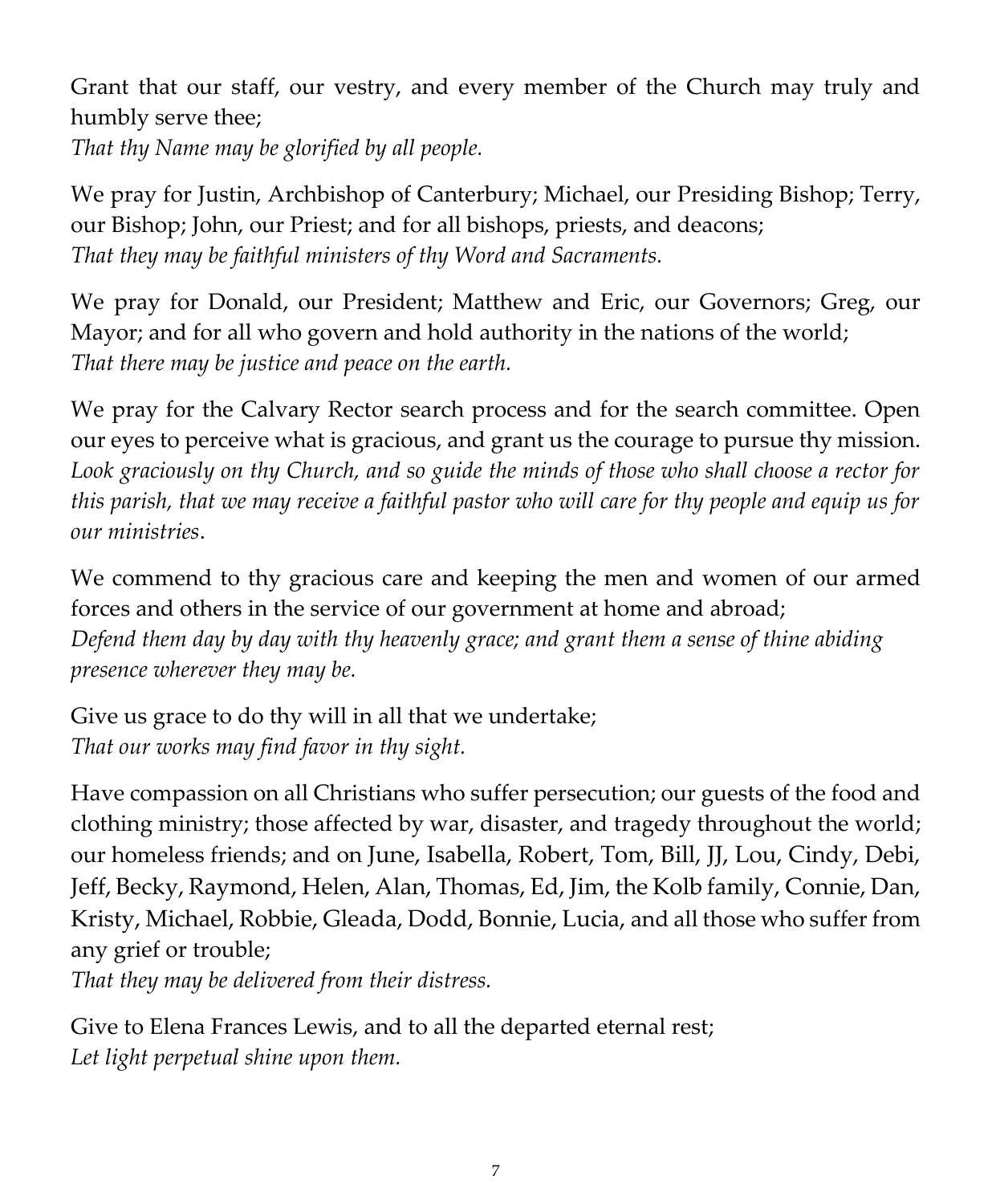joy; *May we also come to share in thy heavenly kingdom.* Let us pray for our own needs and those of others. *Silence is kept. The people may add their own petitions, silently or aloud. The Celebrant then says*  Let us humbly confess our sins unto Almighty God. *Please kneel as able. Minister and People* BCP 320 Almighty and most merciful Father, we have erred and strayed from thy ways like lost sheep, we have followed too much the devices and desires of our own hearts, we have offended against thy holy laws, we have left undone those things which we ought to have done, and we have done those things which we ought not to have done. But thou, O Lord, have mercy upon us, spare thou those who confess their faults, restore thou those who are penitent, according to thy promises declared unto mankind in Christ Jesus our Lord; and grant, O most merciful Father, for his sake, that we may hereafter live a godly, righteous, and sober life, to the glory of thy holy Name. Amen. *The Priest stands and says* 

We praise thee for St. Francis of Assisi, and for all thy saints who have entered into

The Almighty and merciful Lord grant you absolution and remission of all your sins, true repentance, amendment of life, and the grace and consolation of his Holy Spirit. *Amen*.

*Please stand.*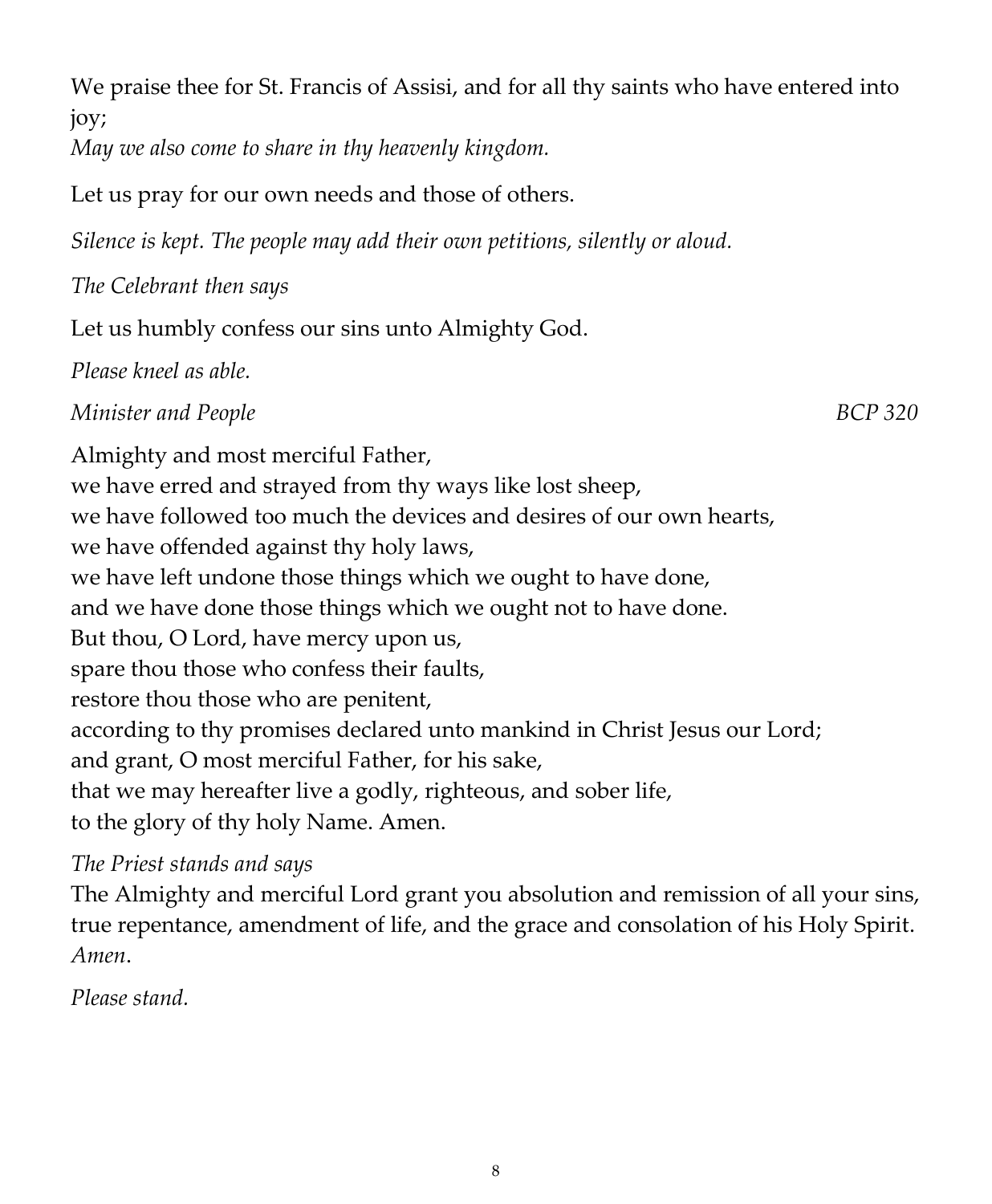### **The Peace** *BCP 332*

*Celebrant* The peace of the Lord be always with you. *People* And with thy spirit.

*Then the Ministers and the People may greet one another in the name of the Lord.*

*Please be seated.*

### **Greeting [and recognitions]**

*Those with birthdays, those graduating from high school or university, and those with other achievements are asked to come forward and be recognized.*

*The Celebrant then says* Let us pray*.*

#### *Celebrant and Congregation together*

O God, our times are in thy hand: Look with favor, we pray, on thy servant(*s*) as *they* begin another year. Grant that *they* may grow in wisdom and grace, and strengthen *their* trust in thy goodness all the days of their life; through Jesus Christ our Lord. Amen.

#### **The Holy Communion**

#### **Offertory**

*The celebrant says*

Welcome one another, therefore, just as Christ has welcomed you, for the glory of God. *Romans 15:7*

*Please stand as the gifts are brought forward. As the gifts are offered the celebrant says*

All things come of thee, O Lord,

*People* And of thine own have we given thee.

**The Great Thanksgiving** *Eucharistic Prayer I, BCP 333*

*The people remain standing.*

| Celebrant | The Lord be with you |
|-----------|----------------------|
| People    | And with thy spirit. |
| Celebrant | Lift up your hearts. |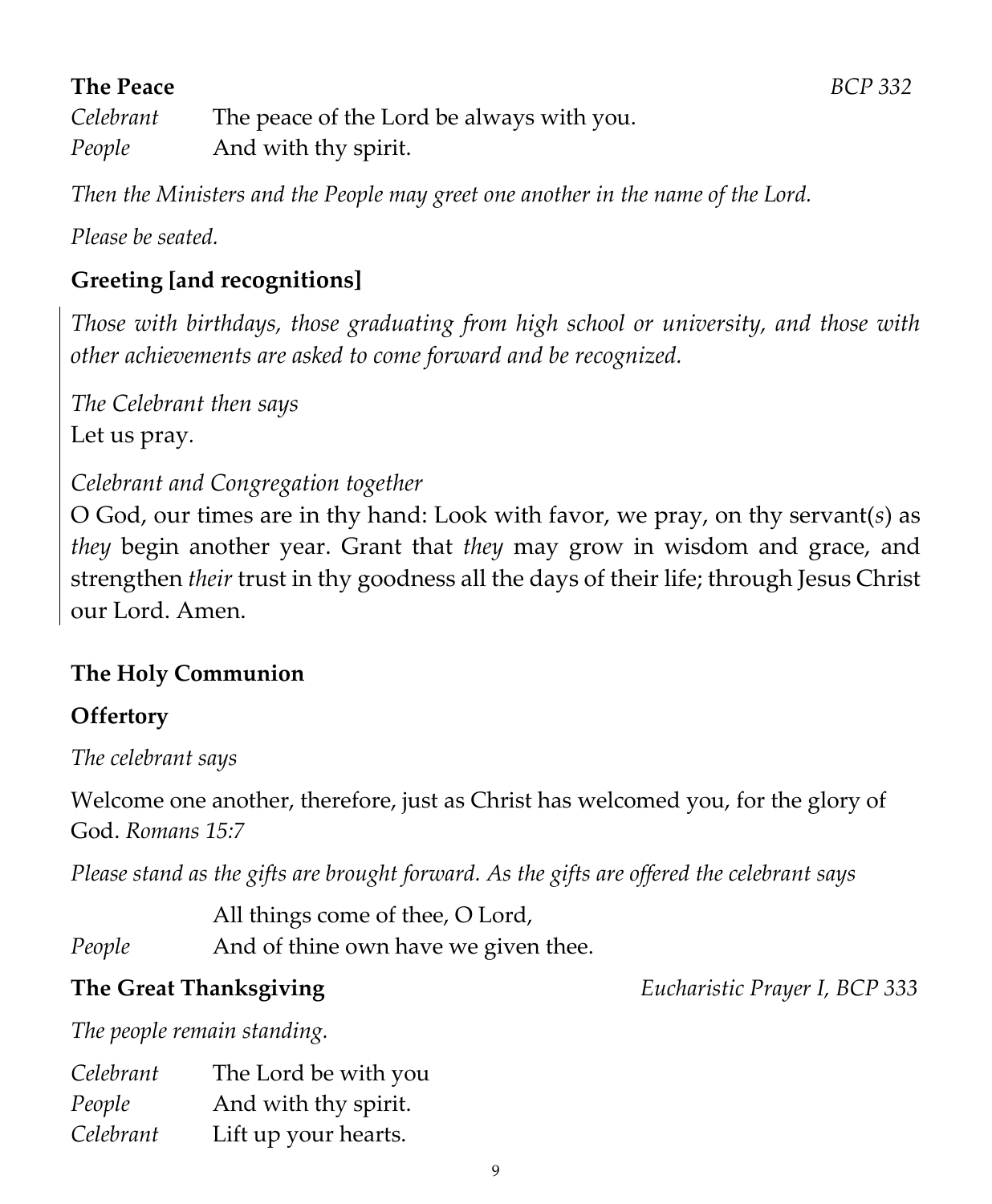| People    | We lift them up unto the Lord.        |
|-----------|---------------------------------------|
| Celebrant | Let us give thanks unto our Lord God. |
| People    | It is meet and right so to do.        |

*The Celebrant proceeds*

It is very meet, right, and our bounden duty, …

Therefore with Angels and Archangels, and with all the company of heaven, we laud and magnify thy glorious Name; evermore praising thee, and saying,

#### **Sanctus**

Holy, holy, holy, Lord God of Hosts: Heaven and earth are full of thy glory. Glory be to thee, O Lord Most High. Blessed is he that cometh in the name of the Lord. Hosanna in the highest.

*The people kneel as able. The Celebrant continues* **BCP** 334

All glory be to thee, Almighty God, …

By whom, and with whom, in the unity of the Holy Ghost, all honor and glory be unto thee, O Father Almighty, world without end. *AMEN*.

*The Celebrant then continues BCP 336*

And now, as our Savior Christ hath taught us, we are bold to say,

*People and Celebrant*

Our Father, who art in heaven, hallowed be thy Name, thy kingdom come, thy will be done, on earth as it is in heaven. Give us this day our daily bread. And forgive us our trespasses, as we forgive those who trespass against us.

And lead us not into temptation, but deliver us from evil.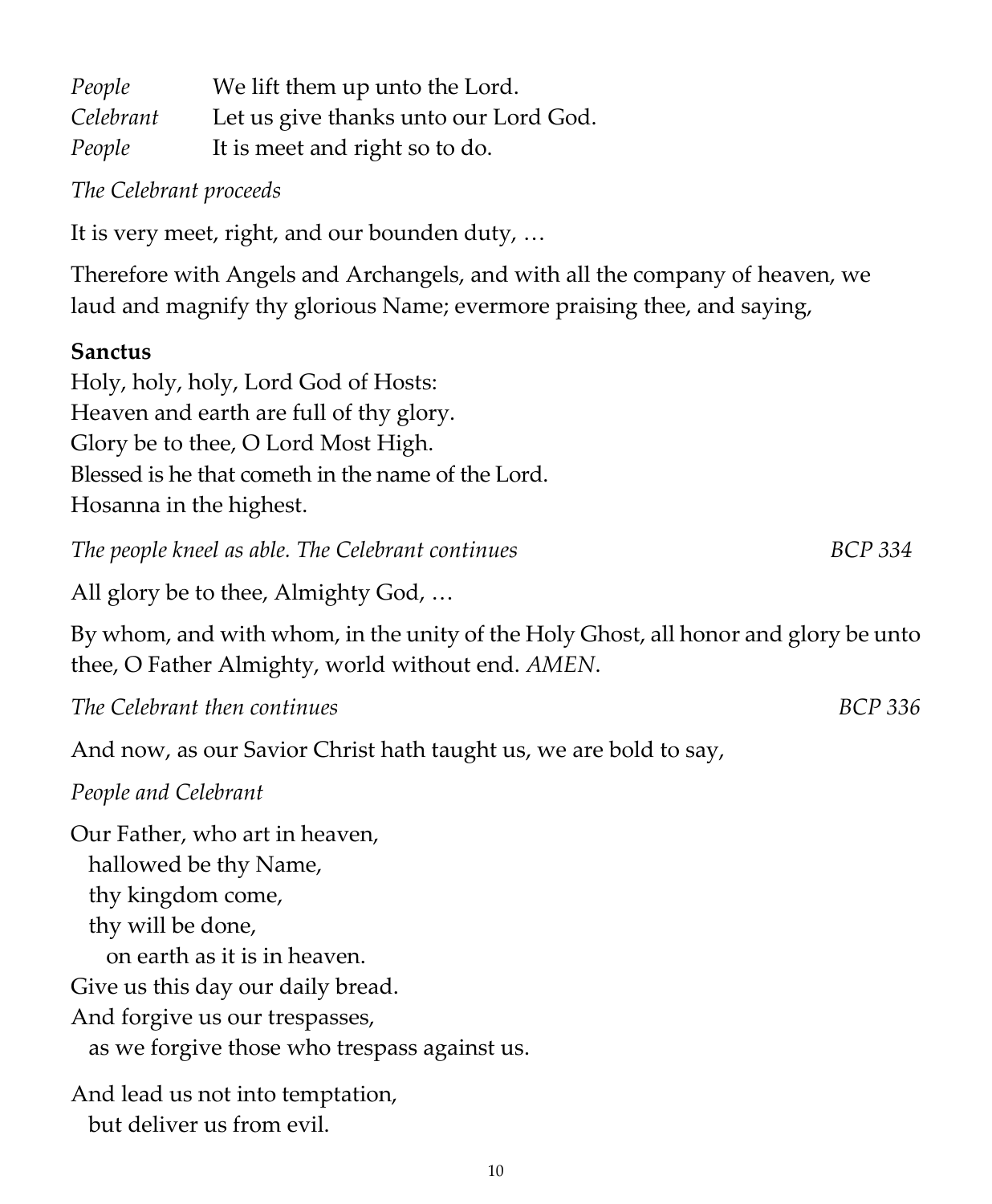For thine is the kingdom, and the power, and the glory, for ever and ever. Amen.

#### **The Breaking of the Bread** *BCP 337*

*A period of silence is kept.* 

*Celebrant* Christ our Passover is sacrificed for us; *People* Therefore let us keep the feast.

#### **Invitation to Communion** *BCP 338*

*The Celebrant says*

The Gifts of God for the People of God. Take them in remembrance that Christ died for you, and feed on him in your hearts by faith, with thanksgiving.

#### **Communion of the People**

*All baptized Christians are welcome to receive Holy Communion. Please tell the clergy if you need gluten-free bread. If you come to the communion rail for a blessing instead, please cross your arms on your chest. If you are interested in being baptized, please contact a priest of the parish.* 

*After Communion, the Celebrant says BCP 339*

Let us pray.

*The People kneel and join in saying this prayer.*

Almighty and everliving God, we most heartily thank thee for that thou dost feed us, in these holy mysteries, with the spiritual food of the most precious Body and Blood of thy Son our Savior Jesus Christ; and dost assure us thereby of thy favor and goodness towards us; and that we are very members incorporate in the mystical body of thy Son, the blessed company of all faithful people; and are also heirs, through hope, of thy everlasting kingdom. And we humbly beseech thee, O heavenly Father, so to assist us with thy grace, that we may continue in that holy fellowship, and do all such good works as thou hast prepared for us to walk in; through Jesus Christ our Lord, to whom, with thee and the Holy Ghost, be all honor and glory, world without end. *Amen*.

11

#### **The Blessing** *BCP 339*